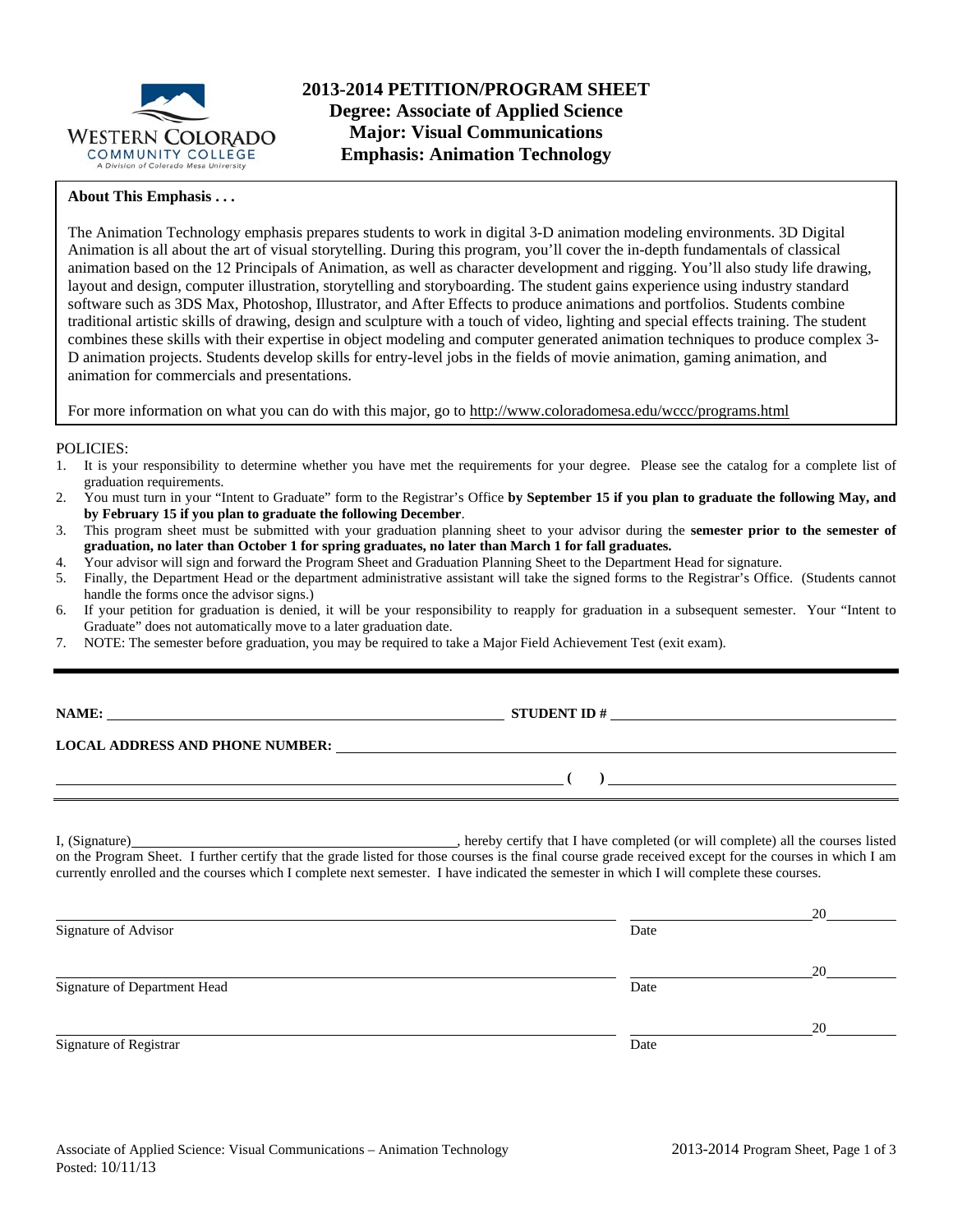#### **Students should work closely with a faculty advisor when selecting and scheduling courses prior to registration.**

Degree Requirements:

- Minimum of 60 semester hours total (A minimum of 16 taken at CMU in no fewer than two semesters)
- 2.00 cumulative GPA or higher in all CMU coursework
- A grade of "C" or higher must be achieved in coursework toward the major content area.
- Pre-collegiate courses (usually numbered below 100) cannot be used for graduation.
- A student must follow the CMU graduation requirements either from 1) the program sheet for the major in effect at the time the student officially declares a major; or 2) a program sheet for the major approved for a year subsequent to the year during which the student officially declares the major and is approved for the student by the department head. Because a program may have requirements specific to the degree, the student should check with the faculty advisor for additional criteria. It is the student's responsibility to be aware of, and follow, all requirements for the degree being pursued. Any exceptions or substitutions must be approved by the student's faculty advisor and Department Head.
- When filling out the program sheet a course can be used only once.
- See the "Undergraduate Graduation Requirements" in the catalog for additional graduation information.

**GENERAL EDUCATION REQUIREMENTS** (Minimum 15 semester hours) See the current catalog for a list of courses that fulfill the requirements below. If a course is on the general education list of options and a requirement for your major, you must use it to fulfill the major requirement and make a different selection within the general education requirement.

| Course No Title                                                                                                 |      | Sem.hrs Grade Term/Trns |
|-----------------------------------------------------------------------------------------------------------------|------|-------------------------|
| <b>English</b> (6 semester hours)                                                                               |      |                         |
| <b>ENGL 111 English Composition</b>                                                                             | 3    |                         |
| <b>ENGL 112 English Composition</b>                                                                             | 3    |                         |
| $-OR-$                                                                                                          |      |                         |
| ENGL 111 English Composition and                                                                                | 3    |                         |
| SPCH 101 Interpersonal Communication or                                                                         | 3    |                         |
| SPCH 102 Speechmaking                                                                                           | 3    |                         |
| Mathematics : MATH 108 or higher (Minimum 3 semester hours)                                                     |      |                         |
| MATH 1                                                                                                          | $3*$ |                         |
| the contract of the contract of the contract of the contract of the contract of the contract of the contract of |      |                         |

\*3 credits apply to the General Ed requirements and 1 credit applies to Electives if, 4 credits of higher Math are taken.

Course No Title Sem.hrs Grade Term/Trns

**Social Sciences,** Natural Science, Fine Arts, or **Humanities or Selected** Applied Studies Courses\* (Minimum 6 semester hours)

#### **OTHER LOWER DIVISION REQUIREMENTS**

**Wellness** (2 semester hours) KINE 100 Health and Wellness KINA  $1$   $1$ 

### **ASSOCIATE OF APPLIED SCIENCE: VISUAL COMMUNICATIONS- ANIMATION TECHNOLOGY COURSE REQUIREMENTS**

(43 semester hours)

| MGDA 129                            | <b>History of Animation</b> | 3 |  |  |  |
|-------------------------------------|-----------------------------|---|--|--|--|
| MGDA 111                            | Adobe Photoshop I           | 3 |  |  |  |
| MGDA 152                            | Animatics & Storyboarding   | 3 |  |  |  |
| <b>MGDA 153</b>                     | 3D Animation I              | 3 |  |  |  |
| <b>MGDA 164</b>                     | Digital and Video Editing I | 3 |  |  |  |
| <b>MGDA 253</b>                     | 3D Animation II             | 3 |  |  |  |
| <b>MGDA 257</b>                     | <b>Animation Production</b> | 3 |  |  |  |
| <b>MGDA 220</b>                     | Adv. Character Rigging      | 3 |  |  |  |
| <b>MGDA 270</b>                     | 3D Animation III            | 3 |  |  |  |
| <b>MGDA 149</b>                     | Anim.Drawing/Design         | 3 |  |  |  |
| <b>ARTE 102</b>                     | Three-Dimensional Design    | 3 |  |  |  |
| <b>MGDA 165</b>                     | After Effects I             | 3 |  |  |  |
|                                     |                             |   |  |  |  |
| <b>Electives</b> (7 semester hours) |                             |   |  |  |  |
| (With advisor's approval)           |                             |   |  |  |  |

\_\_\_\_\_\_ \_\_\_\_ \_\_\_\_\_\_\_\_\_\_\_\_\_\_\_\_\_\_\_\_\_\_\_\_ \_\_\_\_ \_\_\_\_\_ \_\_\_\_\_\_\_\_ \_\_\_\_\_\_ \_\_\_\_ \_\_\_\_\_\_\_\_\_\_\_\_\_\_\_\_\_\_\_\_\_\_\_\_ \_\_\_\_ \_\_\_\_\_ \_\_\_\_\_\_\_\_

\*Please see your advisor for program specific requirements.

\*\*This program has an articulation agreement with the B.F.A. in Graphic Design-Animation program. For more information, contact an academic advisor.